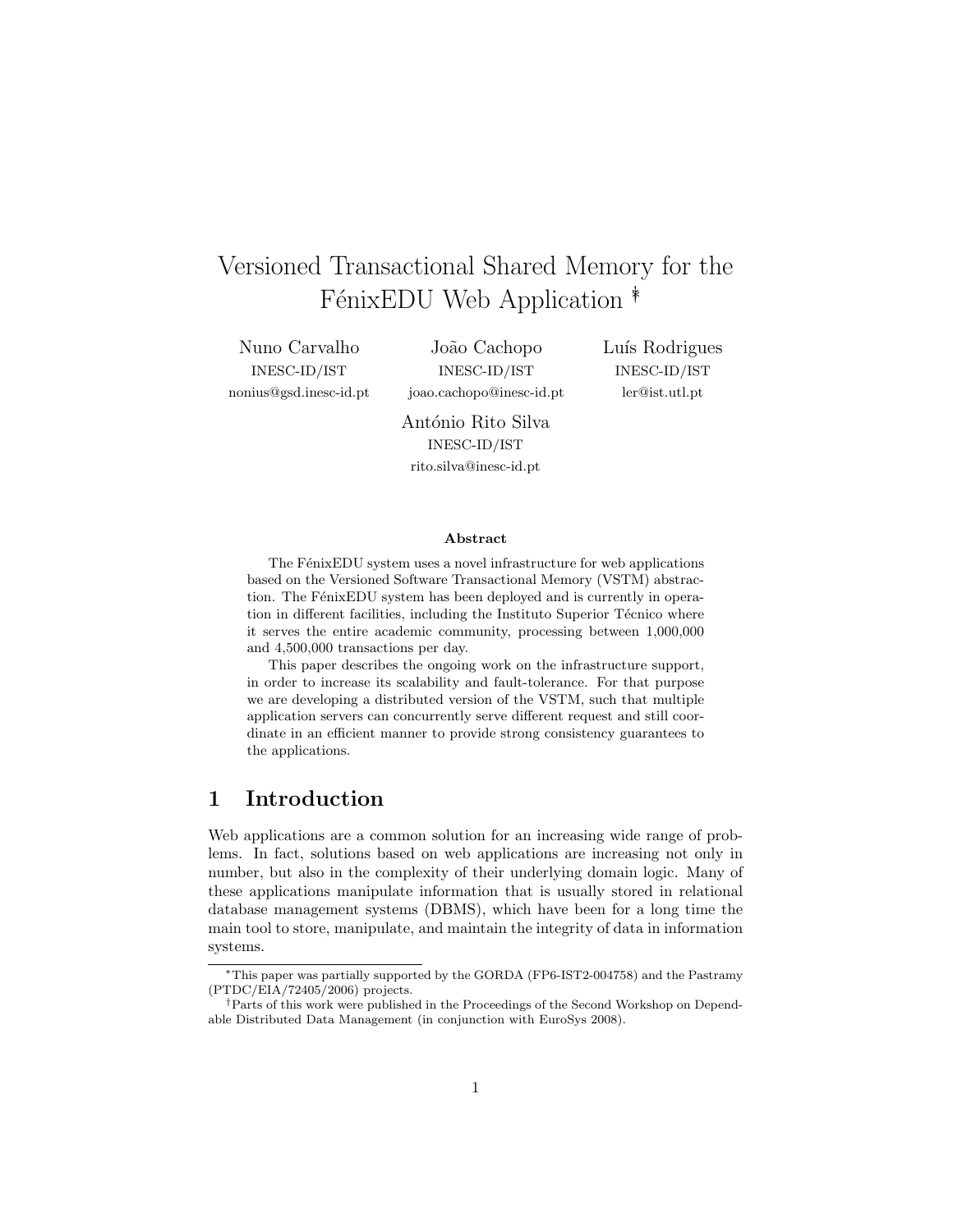Even though web applications may be developed using many different technologies, the de-facto standard used in the industry for developing complex web applications relies on object-oriented platforms, such as the J2EE platform. These technologies store and access DBMSs, which offer a uniform approach to data integrity, durability, and availability.

Despite being widely used, the existing solutions have their drawbacks. On one side, the development of web applications using such complex platforms is time consuming and error prone. Several reasons contribute to the difficulty in the development of web applications when applying an enterprise architecture solution such as J2EE. Some of these reasons are:  $(i)$  the database cannot be ignored, biasing the development of an object-oriented rich domain model, and  $(ii)$  concurrent access to objects cannot be ignored, resulting either in error prone code that is difficult to debug, or in reduced performance, or both. On the other side, specialized web based systems are challenging the general purposefulness of a relational DBMS architecture. This is noticed even within the common systems usually based on relational databases, where the need for practical scale-out and near zero downtime translates to an increased need for cheap and efficient consistent replication and for shared-nothing clusters built on commodity hardware and software.

To overcome some of these problems, a new infrastructure for web applications that uses a Versioned Software Transactional Memory (VSTM) has been proposed in [2]. This new infrastructure provides many of the properties that are commonly supported by platforms such as the J2EE. Yet, it resulted in a much simplified programming model, when compared to the J2EE programming model. This new solution is in production since 2005 in the FénixEDU web application [15], which has more than 900,000 lines of code and is executing between 1,000,000 and 4,500,000 transactions per day. Since the shift to this new approach, a significant reduction in the number of bugs and an increase in the development agility was observed.

After some time using this approach in a production environment, new challenges were raised in terms of scalability. To cope with this increased usage, the VSTM solution should scale in terms of processing, memory, and concurrency, allowing the application to execute in several application servers simultaneously. The scalability quality, which is a central quality of J2EE-like architectures, requires that the VSTM approach be enriched with distribution, fault-tolerance, and persistence. This paper introduces a new architecture that should fit the new needs of the FénixEDU system, allowing it to scale in the number of application servers, and improving fault tolerance. At the same time, this architecture should not compromise the simplified programming model that allows programmers to easily develop new features.

This paper is organized as follows. The Section 2 introduces the Fénix-EDU system and the VSTM infrastructure, and motivates the need for this new architecture. The Section 3 introduces the proposed architecture. Finally, the Section 4 presents related work and the Section 5 concludes the work and points to future directions.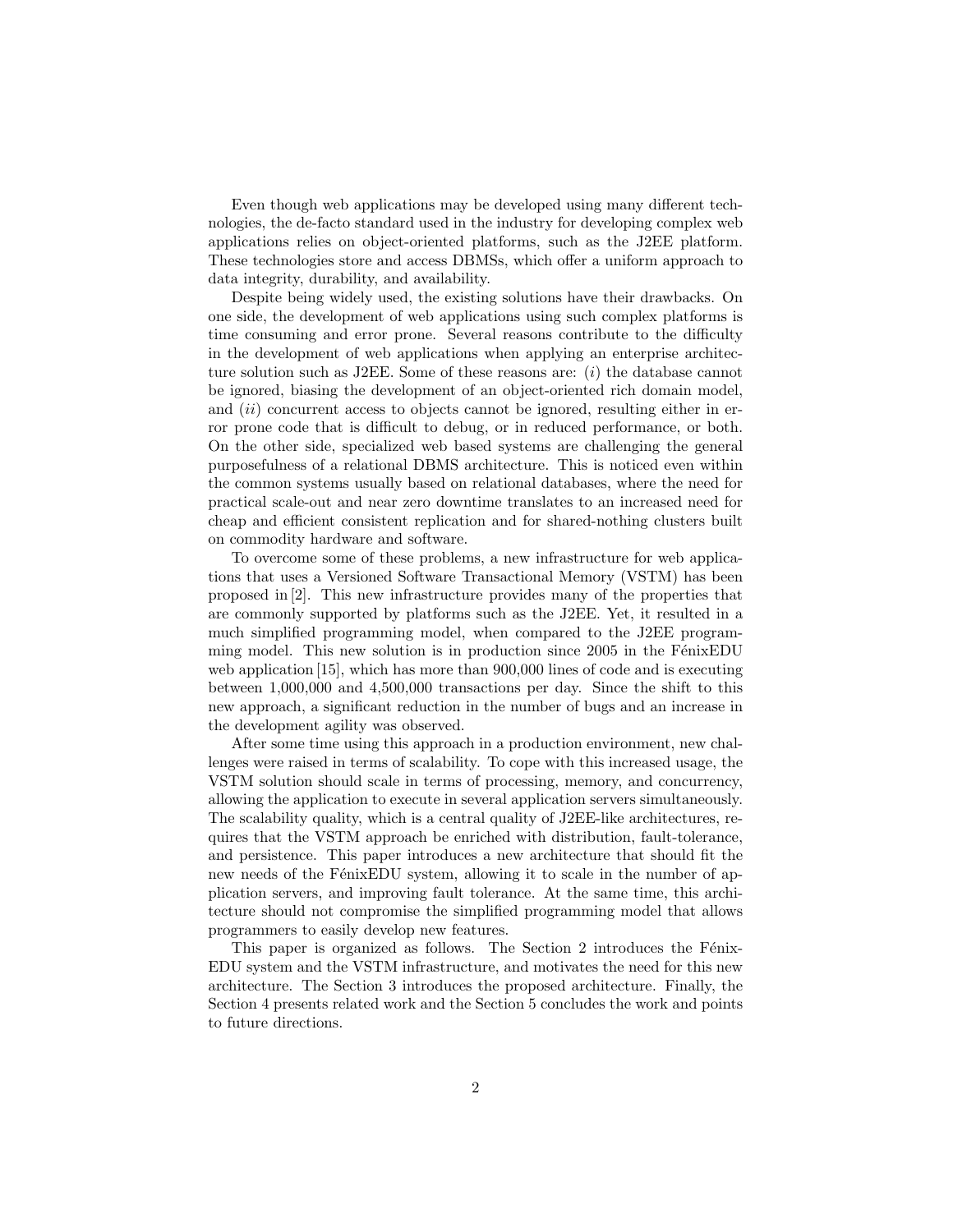## 2 The FénixEDU system

The FénixEDU system is a web application that supports a wide range of academic activities in the IST campus (management of web pages for different courses, student enrollment, etc). The FénixEDU system started as a typical web application, with the application logic implemented in Java and its data stored in a relational DBMS. In this first version, denoted FénixEDUv1, it was used an Object/Relational mapping (ORM) tool to (almost) transparently store the objects in the database while maintaining the object oriented programming model to the programmers.

Over time, the system became a very large web application with a rich domain model. Currently, its domain model consists of more than 900 domain classes, each one implementing a distinct entity type of the FénixEDU domain. Unfortunately, the standard practices of persisting application data in a relational DBMS hinders the successful implementation of an object-oriented rich domain model. First, because accessing the data for a complex operation incurs into excessive round-trips to the external DBMS, thereby affecting the system's performance. Second, because rather than being a completely transparent aspect, relational-based persistence affects the programming model.

Both of these problems stem from the need to rely on the external DBMS to ensure the required transactional semantics for an operation. Thus, to solve these problems and benefit from all the expressiveness of an object-oriented rich domain model, the FénixEDU architecture was changed, such that the transactional semantics of an operation is supported by a Software Transactional Memory running at the application server.

### 2.1 Versioned STM

Mechanisms such as Java's synchronized keyword are useful to develop threadsafe single objects, but are of little help when various objects are involved in more complex operations. Ensuring, with lock-based mechanisms, that all the objects accessed during a complex operation are in a consistent state is difficult and highly error-prone. Much of the recent work on Software Transactional Memory (STM) [14, 8, 6, 7] deals with this problem by introducing into the programming language the notion of atomic actions, or transactions, which allow the atomic execution of a group of operations, thereby ensuring the consistency of the accessed data. The key idea underlying all the work on Software Transactional Memory is that programmers specify which operations should execute atomically, rather than protect accesses to the data with locks. The intended semantics for such actions is that they execute atomically, independently of which data is accessed by the operation.

We developed a new approach to STMs based on boxes that may hold multiple versions of their contents [3]. This Versioned Software Transactional Memory (VSTM) approach has the innovative aspect that it allows the execution of readonly transactions that never conflict with other concurrent transactions. The VSTM was implemented as a Java library – the JVSTM (Java Versioned Soft-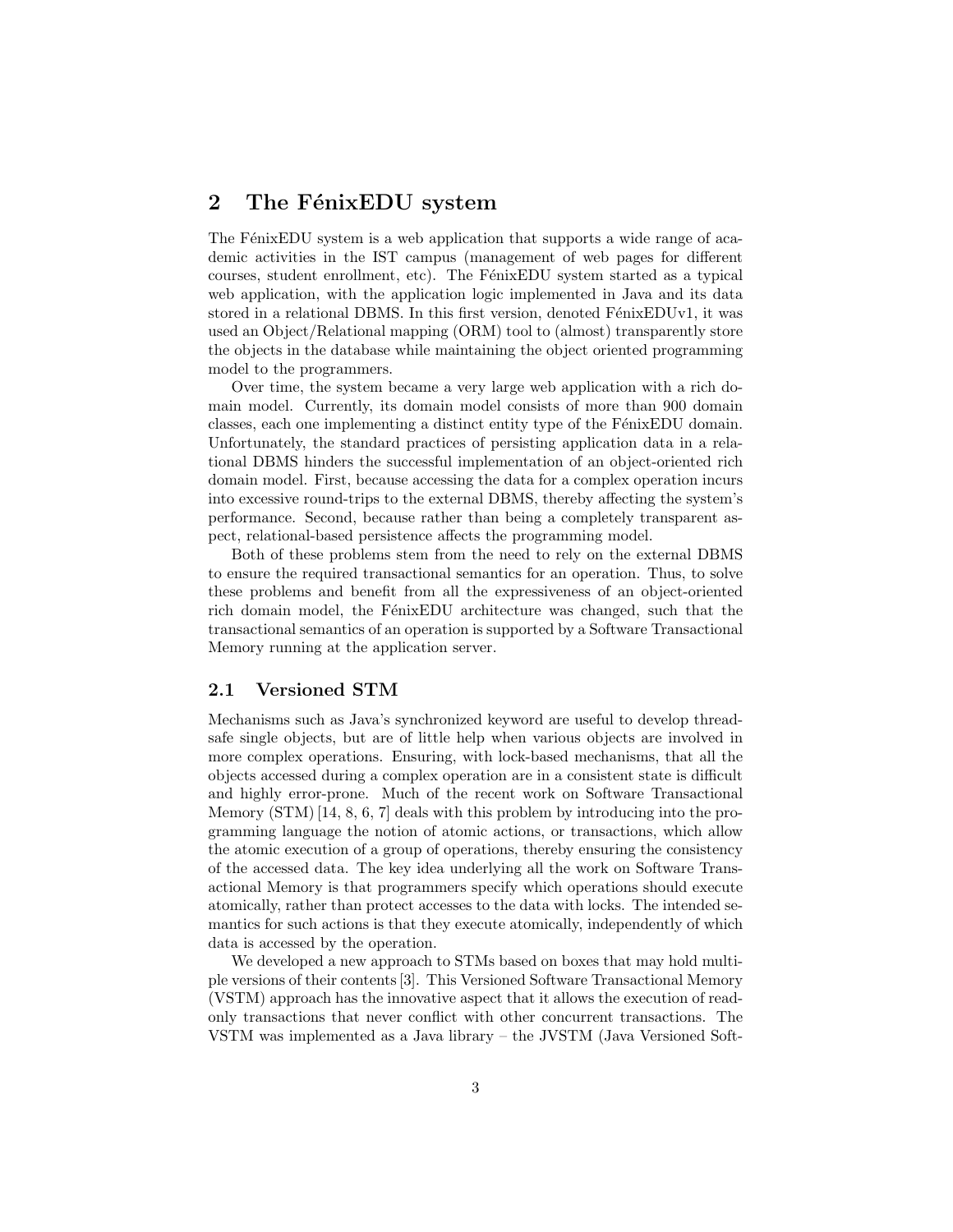ware Transactional Memory) – and is used in the  $FénixEDU$  web application that we call the  $FénixEDUv2$ .

Most of the STM systems that have been built execute only in a single machine: i.e., object versions and object state is fully accessible locally by the STM runtime without the need to perform any sort of synchronization with other nodes. Unfortunately, this represents a serious limitation in terms of scalability. To overcome these limitations, the VSTM engine was augmented with support for distribution, by allowing to execute several instances of the application server. The current version that is being used in the production environment, denoted F $énixEDUv2$ , uses a load balancer to distribute the client requests among several application servers. The application servers use a logically centralized DBMS to store the data. The DBMS is also used as a synchronization mechanism to maintain the cache of the servers consistent.

To the best of our knowledge, the FénixEDUv2 is the first distributed STM system being used in production today. Unfortunately, the current solution still relies on the access to a logically centralized database to enforce the global synchronization required to ensure the VSTM correctness. Thus, albeit more scalable than a centralized VSTM, the current solution still has many limitations to scalability.

## 2.2 The FénixEDU Workload

The major assumption underlying the development of the VSTM for the FenixEDUv2 system was that the number of read-only transactions vastly outnumbered the number of write transactions. Because of that, the main concern during the development of the VSTM was the performance of the read operations. Meanwhile, the FénixEDUv2 team instrumented the system to collect information about the system's workload. The results obtained thus far confirm the initial assumption and give us a greater insight on the nature of each transaction.

The number of read-only and write transactions successfully processed by the system was logged over a period of nine months (from October 2006 to June 2007), giving a total of slightly more than 186 millions of read-only transactions and 1.88 millions of write transactions. Thus, write transactions are approximately only 1% of the total number of transactions in the system. This ratio justifies the use of a versioned STM that requires synchronization only for the write transactions.

Given that a distributed version of the VSTM requires some form of communication between the nodes of the system, it is important to know the sizes of the read-set and of the write-set of each transaction. We collected this information in the FénixEDUv2 system over a period of two weeks, and we show a summary of the results obtained in Table 1. These numbers show that the write-set is much smaller than the read-set: Considering only write transactions, the average read-set is 1,349 times larger than the average write-set. This suggests that the solution for a distributed VSTM should rely on the communication of the write-set only, if possible.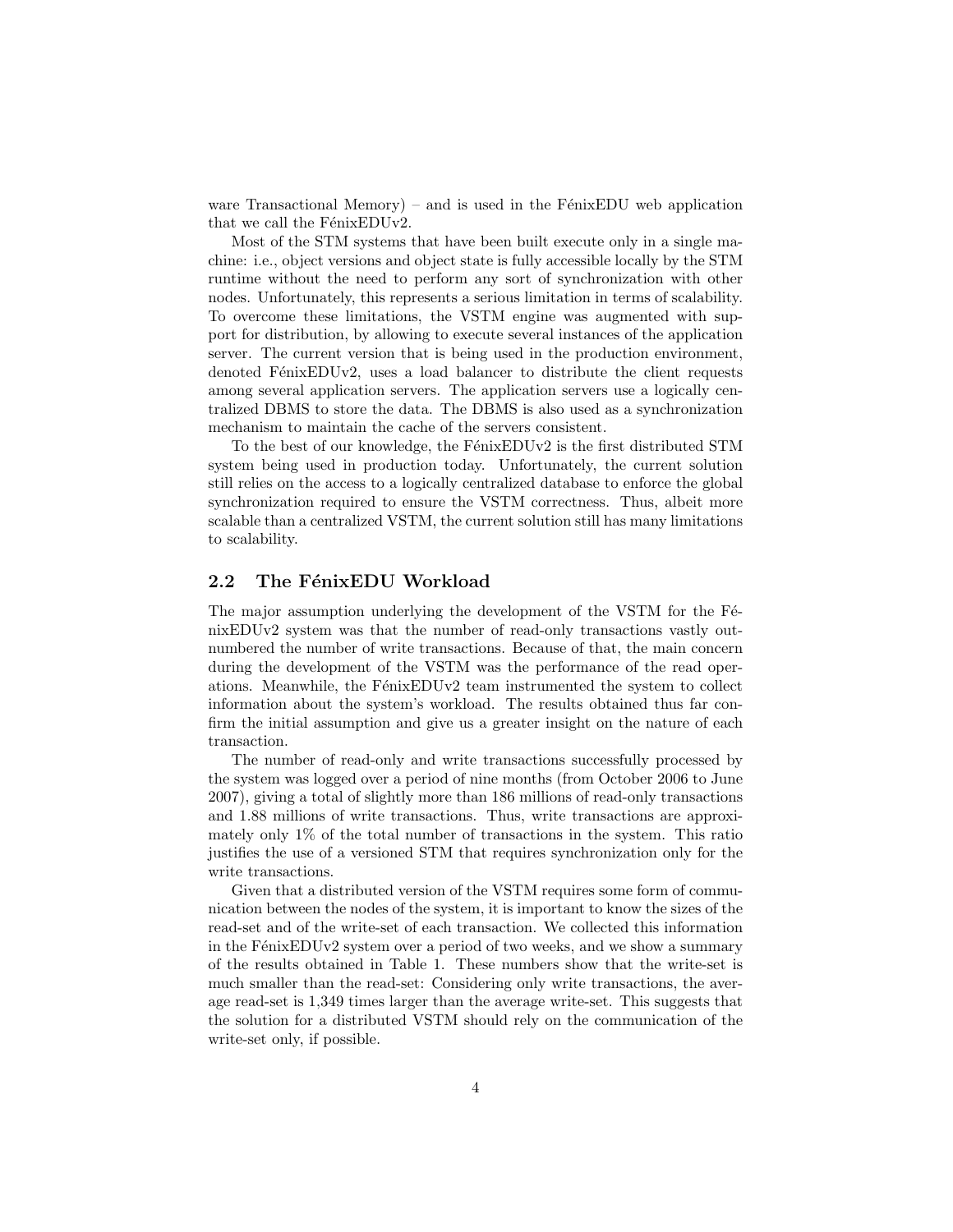|                                    | Read/Write-set size |                 |
|------------------------------------|---------------------|-----------------|
|                                    |                     | Average Maximum |
| Read-set of read-only transactions | 5.844               | 63,746,562      |
| Read-set of write transactions     | 47,226              | 2,292,625       |
| Write-set of write transactions    | 35                  | 32,340          |

Table 1: Average and maximum read-set and write-set sizes for each kind of transaction in the FénixEDUv2.

## 3 Towards a Distributed VSTM

The current FénixEDU architecture requires each application server to access the database every time it starts a new transaction to check whether its cache is still up-to-date. Yet, the cache needs to be updated only when another application server in the cluster commits a write transaction. Given the ratio of read/write transactions for the FénixEDU system, this means that only 1 out of 100 transactions would actually need to go to the database. To address this inefficiency, we are currently working on a distributed version of the VSTM that uses group communication to update all the nodes in the cluster when a write transaction commits.

To cope with the new challenges, we propose a new architecture that does not rely on the database to store and to synchronize transactions. Instead, transactions are executed in application servers and committed in a distributed and transactional shared memory system. This system uses group communication and an atomic broadcast primitive to order transactions and maintain a consistent state. The proposed architecture is denoted FénixEDUv3 and is depicted in the Figure 1, including the details of the Application Server.

The system is composed by application servers that access a common (possibly replicated) persistent storage. Each application server runs the following components: a Request processor (RP), responsible for receiving the requests and starting the VSTM transactions; a VSTM executes the transactions by running a protocol described in the next paragraphs; a Cache manager (CM), responsible for maintaining a consistent cache of regularly used objects; a Persistent store (PS), responsible for persisting the updates on stable storage for later recovery; a Certification manager (Cert), that certifies the transactions ready to commit to see if there are conflicts; a Group communication service (GC), responsible for maintaining up-to-date information regarding the membership of the group of application servers (including failure detection) and providing the required communication support for the coordination among the servers. In particular, the service provides both an Atomic broadcast service used by the VSTM to disseminate the write-sets of transactions that are ready to commit, and a non-ordered Reliable broadcast service used by an application server to notify the other application servers about commit/abort decisions of transactions.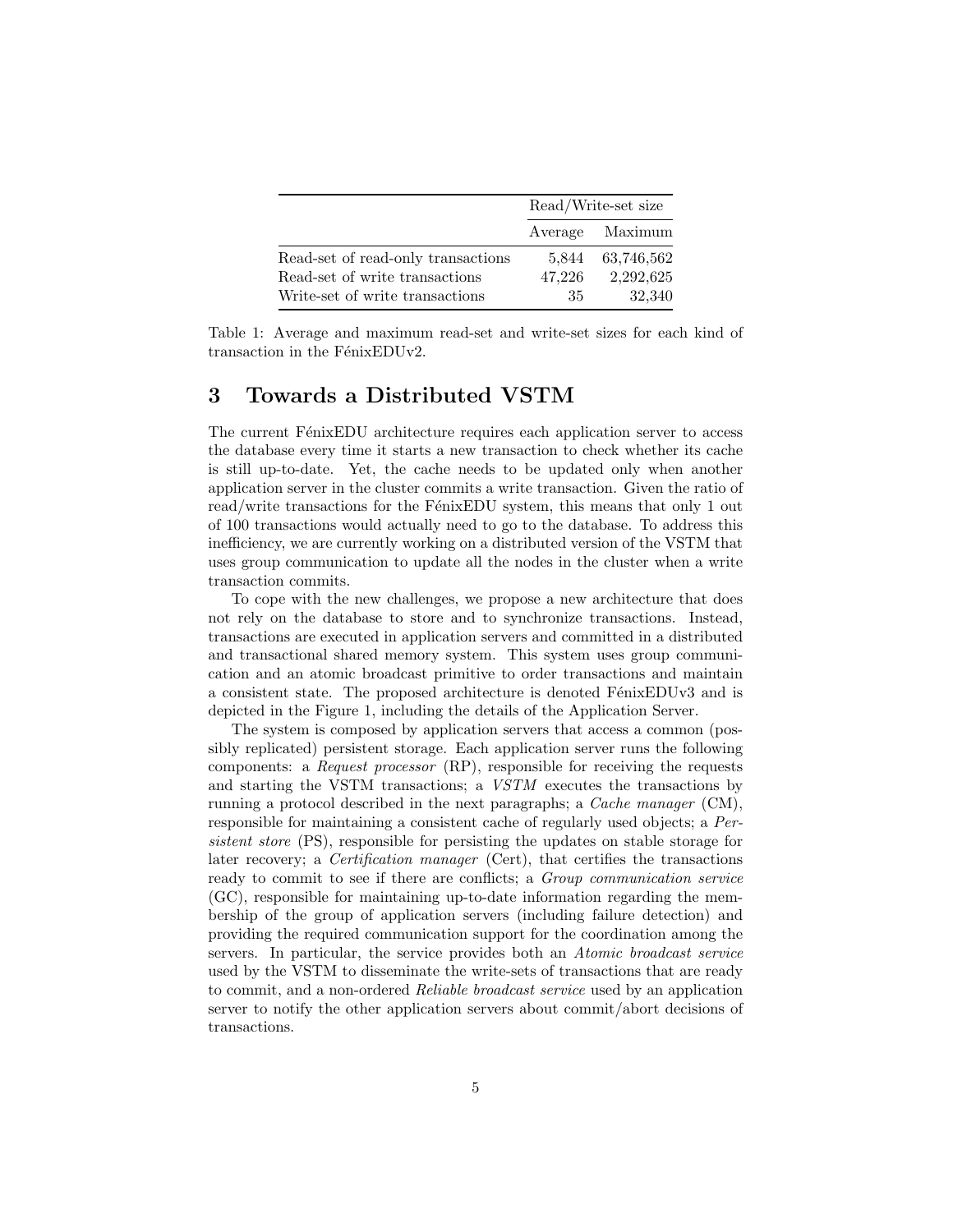

Figure 1: The proposed architecture.

The algorithm works as follows. The application server receives requests from clients (typically, web browsers) via a load balancer and optimistically locally executes a transaction. To execute the transaction, the application server may have to retrieve some objects from the stable storage to fill its cache. Upon commit, the write-set of the transaction (i.e., the set of objects whose value was changed by the transaction) is disseminated to all the other nodes using atomic broadcast. The nodes that receive the write-set should mark their copies of the objects as potentially obsolete. The local node certifies the transaction and decides on its outcome (commit or abort); a write transaction can commit if its read-set has not been updated by other transactions serialized in the past. After the certification procedure, a notification of commit/abort is sent to all nodes using a group communication primitive. If the transaction can commit, all nodes update their version of the objects, otherwise the updates are discarded.

Note that read transactions never abort, since the properties of the VSTM are kept. This algorithm also ensures that all replicas of the application server have up-to-date copies of the objects on their cache. This avoids retrieving an object from the storage system when it is already in the cache, just to check if the cache contains the latest version. If a write transaction aborts, it can be resubmitted later. The consistency of the replicas is ensured by the ordering imposed by the atomic broadcast primitive, which avoids the synchronization of application servers via a central node.

The commit procedure includes the steps required to make data persistent (by accessing the persistent store). Although this step is required in  $Fénix-$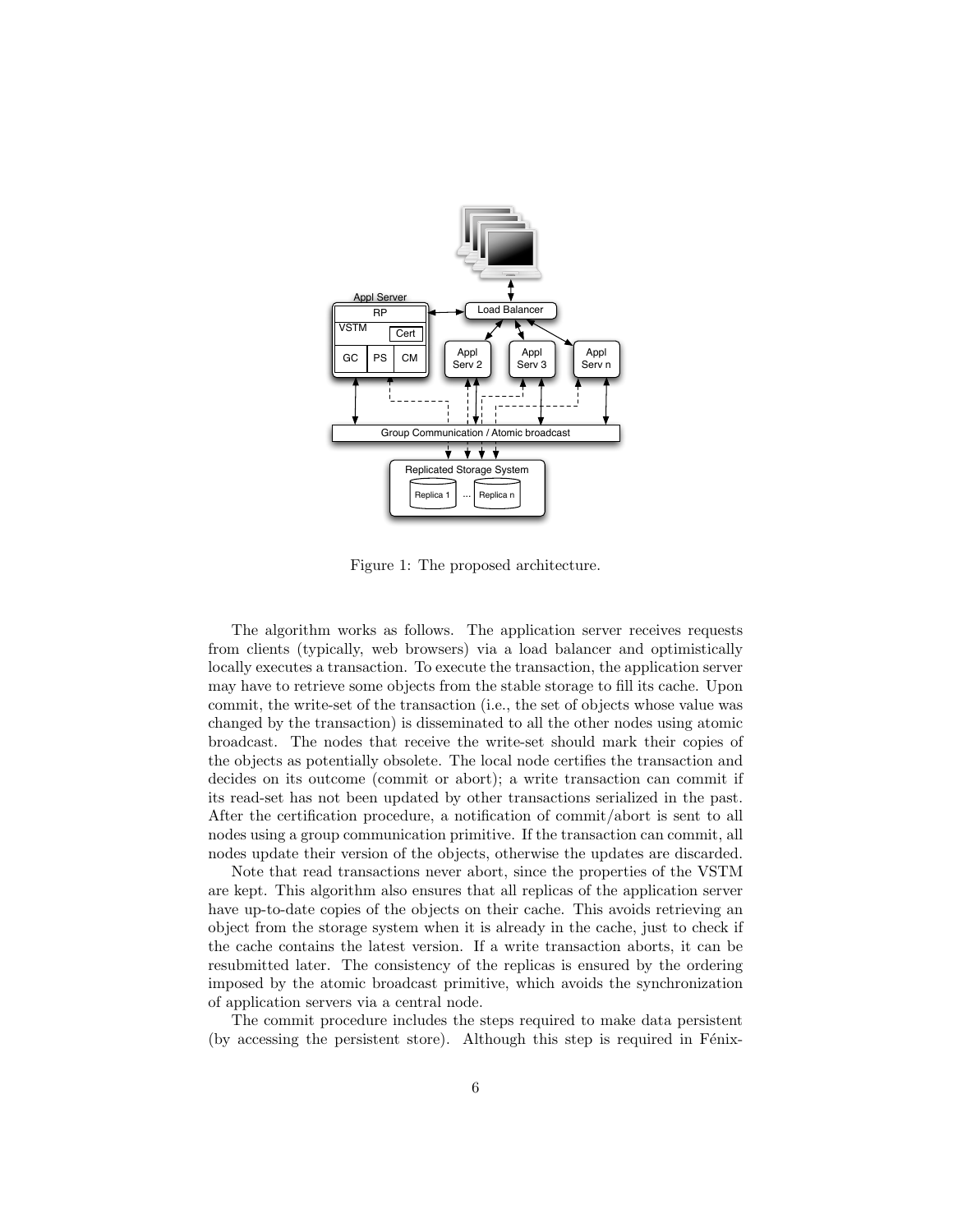EDUv3, the technologies used to make the state persistent are orthogonal to the mechanisms used to distribute the STM. The reader may note that several existing technologies can be used, including the traditional DBMS, a file system, or Java based object persistence technologies. Naturally, the persistent store will also include fault-tolerant and high-availability mechanisms, such as the ones described in [5, 4]. Due to lack of space, storage systems are not addressed further in this paper.

## 4 Related work

Several different solutions have been proposed to add support for replication and fault-tolerance in the context of complex web applications. The most common approach relies on using a relational database to implement the application domain model. Replication solutions for relational databases have been extensively studied in the literature, and mature solutions are now available such as primary-backup [11], state-machine [12], or certification based [10] replication. However, for efficiency, our work requires the replication of the volatile state as well as the persistent state, thus solutions for database replication are not enough to reach our goals.

One way to implement a web application domain model is using an objectoriented architecture. In most systems, the current approach to implement it is to use a multi-tier J2EE architecture where the business logic and data are modeled using Enterprise Java Beans, being the data stored in databases by means of an Object/Relational mapping tool. The solution proposed in [13] presents a way to replicate such systems by adding fault tolerance mechanisms on both the application server and the database. The authors rely on a locking based approach and propose a replication protocol based on Snapshot Isolation. Our solution avoids explicit locking by means of a STM and proposes a replication protocol that provides Serializability.

In the scope of object oriented models, most software transactional memory systems have been implemented assuming a single (central) server. Distributed solutions need to address the new challenges that emerge in a environment where processes can fail and recover. A distributed version of an STM should leverage on the expertise accumulated in the design and implementation of Distributed Shared Memory (DSM) systems. For instance, Sinfonia [1] is a recent DSM system that has been shown to scale with the number of servers even if it uses two phase commit to maintain memory consistency. However, Sinfonia is word based and applications must know the memory location (nodes and address) of the data that needs to be accessed. Object-based DSM systems also exist. One such example is Terracotta [9] which replicates objects in a set of servers, offering a transparent location of objects to the applications. On the other hand, our approach is tightly integrated with the VSTM system and the updates are disseminated and validated in a way that preserves the VSTM consistency model.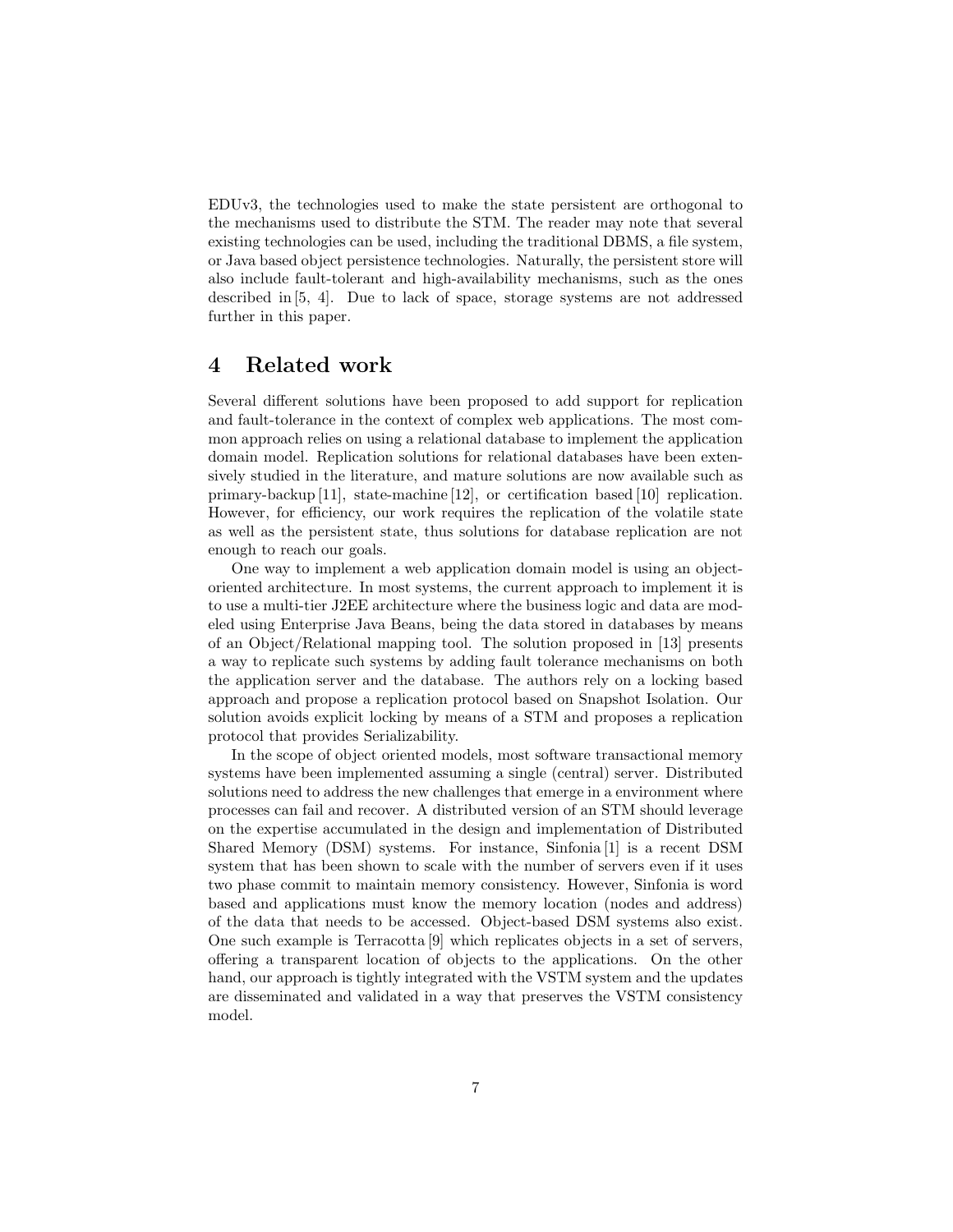## 5 Conclusions and future work

This paper introduces the new architecture for the FénixEDU system that we are currently implementing. The FénixEDU system captures all the requirements of complex web applications that are becoming more and more common today. Its implementation is based on a Versioned Software Transactional Memory system that frees the programmers from coding concurrency control explicitly. The introduction of VSTM in the FénixEDU system has significantly improved the productivity of the development team and the quality of the resulting code. This approach helps to build complex web application systems in a more effective way, but lacks some important properties to cope with scalability and fault tolerance. The architecture described here is aimed at addressing these problems.

The choice of the best technology to make data persistent is still an open issue. Given that a large majority of the transactions in FénixEDU are readonly transactions, we should favor very fast read operations (to update the cache of application servers). This suggests that the persistent copy of data may also be replicated in a way that allows (consistent) concurrent reads from multiple repositories.

## References

- [1] M. K. Aguilera, A. Merchant, M. Shah, A. Veitch, and C. Karamanolis. Sinfonia: a new paradigm for building scalable distributed systems. In SOSP '07: Proceedings of twenty-first ACM SIGOPS symposium on Operating systems principles, pages 159–174, New York, NY, USA, 2007. ACM.
- [2] J. Cachopo and A. Rito-Silva. Combining software transactional memory with a domain modeling language to simplify web application development. In Proceedings of the 6th International Conference on Web Engineering, pages 297–304. ACM Press, July 2006.
- [3] J. Cachopo and A. Rito-Silva. Versioned boxes as the basis for memory transactions. Science of Computer Programming, 63(2):172–185, Dec. 2006.
- [4] Continuent. Sequoia v3.0. http://sequoia.continuent.org, 2006.
- [5] A. Correia Jr., J. Pereira, L. Rodrigues, N. Carvalho, R. Vilaca, R. Oliveira, and S. Guedes. Gorda: An open architecture for database replication. In Proceedings of the 6th IEEE International Symposium on Network Computing and Applications (IEEE NCA07), pages 287–290, Cambridge, MA, USA, July 2007.
- [6] T. Harris and K. Fraser. Language support for lightweight transactions. In Proceedings of the 18th ACM SIGPLAN Conference on Object-Oriented Programming, Systems, Languages, and Applications, volume 36 of SIG-PLAN Notices, pages 388–402. ACM Press, Oct. 2003.